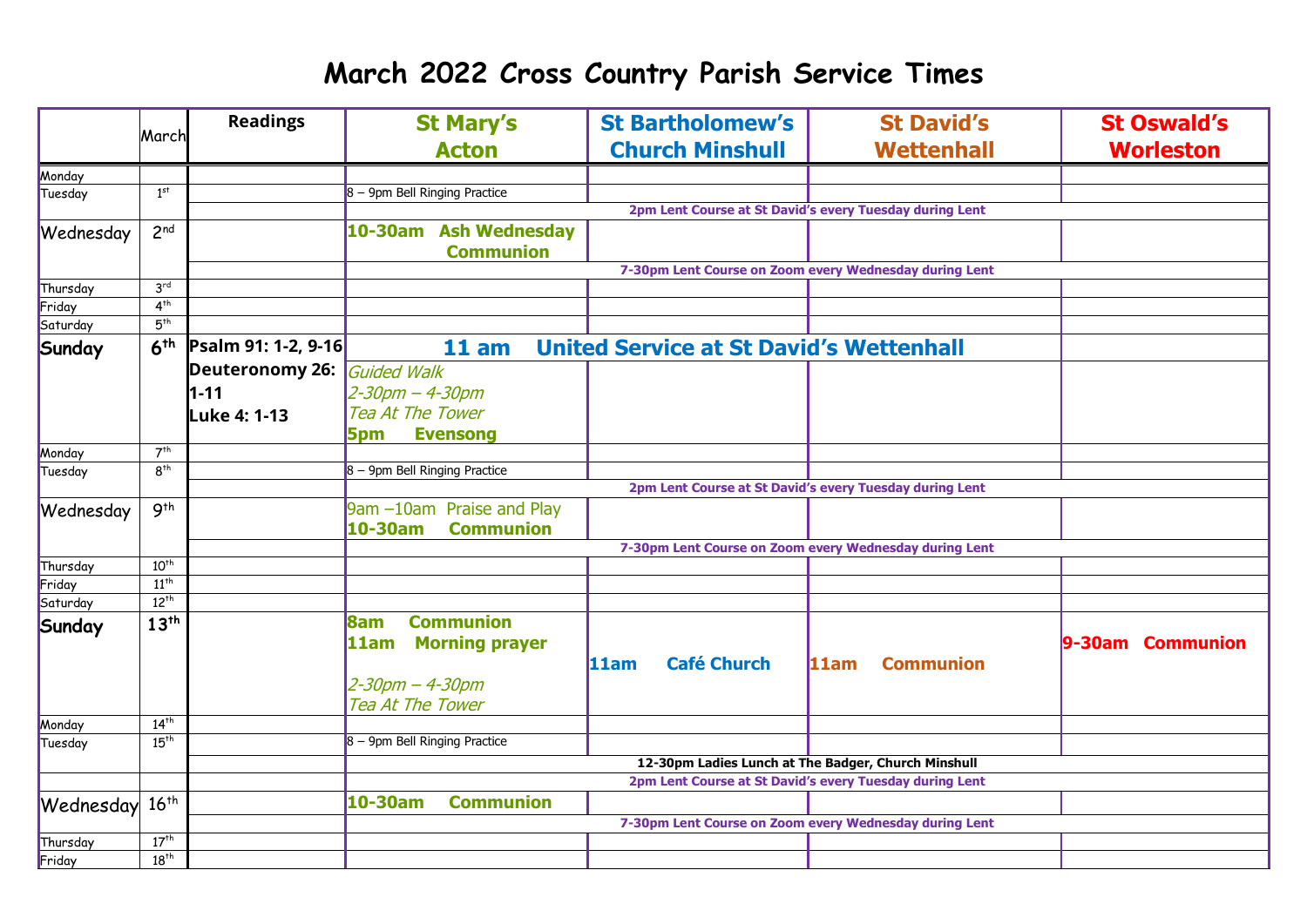|                     | March            | <b>Readings</b>     | <b>St Mary's</b><br><b>Acton</b>                        |      | <b>St Bartholomew's</b><br><b>Church Minshull</b>       |  | <b>St David's</b><br><b>Wettenhall</b> | <b>St Oswald's</b><br><b>Worleston</b> |
|---------------------|------------------|---------------------|---------------------------------------------------------|------|---------------------------------------------------------|--|----------------------------------------|----------------------------------------|
| Saturday            | 19 <sup>th</sup> |                     |                                                         |      |                                                         |  |                                        |                                        |
| Sunday              | 20 <sup>th</sup> |                     | <b>Messy Church</b><br>10am                             | 11am | <b>Communion</b>                                        |  | 11am Morning Prayer                    |                                        |
|                     |                  |                     | $2 - 30$ pm $- 4 - 30$ pm                               |      |                                                         |  |                                        |                                        |
|                     |                  |                     | <b>Tea At The Tower</b>                                 |      |                                                         |  |                                        |                                        |
|                     |                  |                     | 5pm Sing a Song of                                      |      |                                                         |  |                                        |                                        |
|                     |                  |                     | <b>Spring Time</b>                                      |      |                                                         |  |                                        |                                        |
| Monday              | 21 <sup>st</sup> |                     |                                                         |      |                                                         |  |                                        |                                        |
| Tuesday             | 22 <sup>nd</sup> |                     | $8 - 9$ pm Bell Ringing Practice                        |      |                                                         |  |                                        |                                        |
|                     |                  |                     | 2pm Lent Course at St David's every Tuesday during Lent |      |                                                         |  |                                        |                                        |
| Wednesday           | 23 <sup>rd</sup> |                     | 9am-10am Praise and Play                                |      |                                                         |  |                                        |                                        |
|                     |                  |                     | 10-30am Communion                                       |      |                                                         |  |                                        |                                        |
|                     |                  |                     |                                                         |      | 7-30pm Lent Course on Zoom every Wednesday during Lent  |  |                                        |                                        |
| Thursday            | 24 <sup>th</sup> |                     |                                                         |      |                                                         |  |                                        |                                        |
| Friday              | 25 <sup>th</sup> |                     |                                                         |      |                                                         |  |                                        |                                        |
| Saturday            | 26 <sup>th</sup> |                     |                                                         |      |                                                         |  |                                        |                                        |
| Sunday<br>Mothering | 27 <sup>th</sup> |                     | <b>Communion</b><br><b>8am</b>                          |      |                                                         |  |                                        | 9-30am Mothering                       |
|                     |                  |                     | 11am Mothering Service                                  | 11am | <b>Messy Church</b>                                     |  | <b>11am Mothering Service</b>          | <b>Service</b>                         |
| Sunday              |                  |                     | $2 - 30$ pm $- 4 - 30$ pm                               |      |                                                         |  |                                        |                                        |
|                     |                  |                     | Tea At The Tower                                        |      |                                                         |  |                                        |                                        |
| Monday              | 28 <sup>th</sup> |                     |                                                         |      |                                                         |  |                                        |                                        |
| Tuesday             | 29 <sup>th</sup> |                     | 8 - 9pm Bell Ringing Practice                           |      |                                                         |  |                                        |                                        |
|                     |                  |                     | 2pm Lent Course at St David's every Tuesday during Lent |      |                                                         |  |                                        |                                        |
| Wednesday           | 30 <sup>th</sup> |                     | $10-30am$<br><b>Communion</b>                           |      |                                                         |  |                                        |                                        |
|                     |                  |                     | 7-30pm Lent Course on Zoom every Wednesday during Lent  |      |                                                         |  |                                        |                                        |
| Thursday            | 31 <sup>st</sup> |                     |                                                         |      |                                                         |  |                                        |                                        |
| Friday              | April 1st        |                     |                                                         |      |                                                         |  |                                        |                                        |
| Saturday            | 2 <sup>nd</sup>  |                     |                                                         |      |                                                         |  |                                        |                                        |
| Sunday              | 3 <sup>rd</sup>  | Psalm 126           | <b>Communion</b><br>11am                                | 11am | <b>Service of The</b>                                   |  | 11am Morning Prayer                    |                                        |
|                     |                  | llsaiah 43: 16 – 21 | Guided Walk                                             |      | <b>Word</b>                                             |  |                                        |                                        |
|                     |                  | John 12: 1 - 8      | $2 - 30$ pm $- 4 - 30$ pm                               |      |                                                         |  |                                        |                                        |
|                     |                  |                     | Tea At The Tower                                        |      |                                                         |  |                                        |                                        |
|                     |                  |                     | <b>5pm Evensong</b>                                     |      |                                                         |  |                                        |                                        |
| Monday              | 4 <sup>th</sup>  |                     |                                                         |      |                                                         |  |                                        |                                        |
| Tuesday             | 5 <sup>th</sup>  |                     |                                                         |      | 2pm Lent Course at St David's every Tuesday during Lent |  |                                        |                                        |
|                     |                  |                     | 8 - 9pm Bell Ringing Practice                           |      |                                                         |  |                                        |                                        |
|                     |                  |                     |                                                         |      |                                                         |  |                                        |                                        |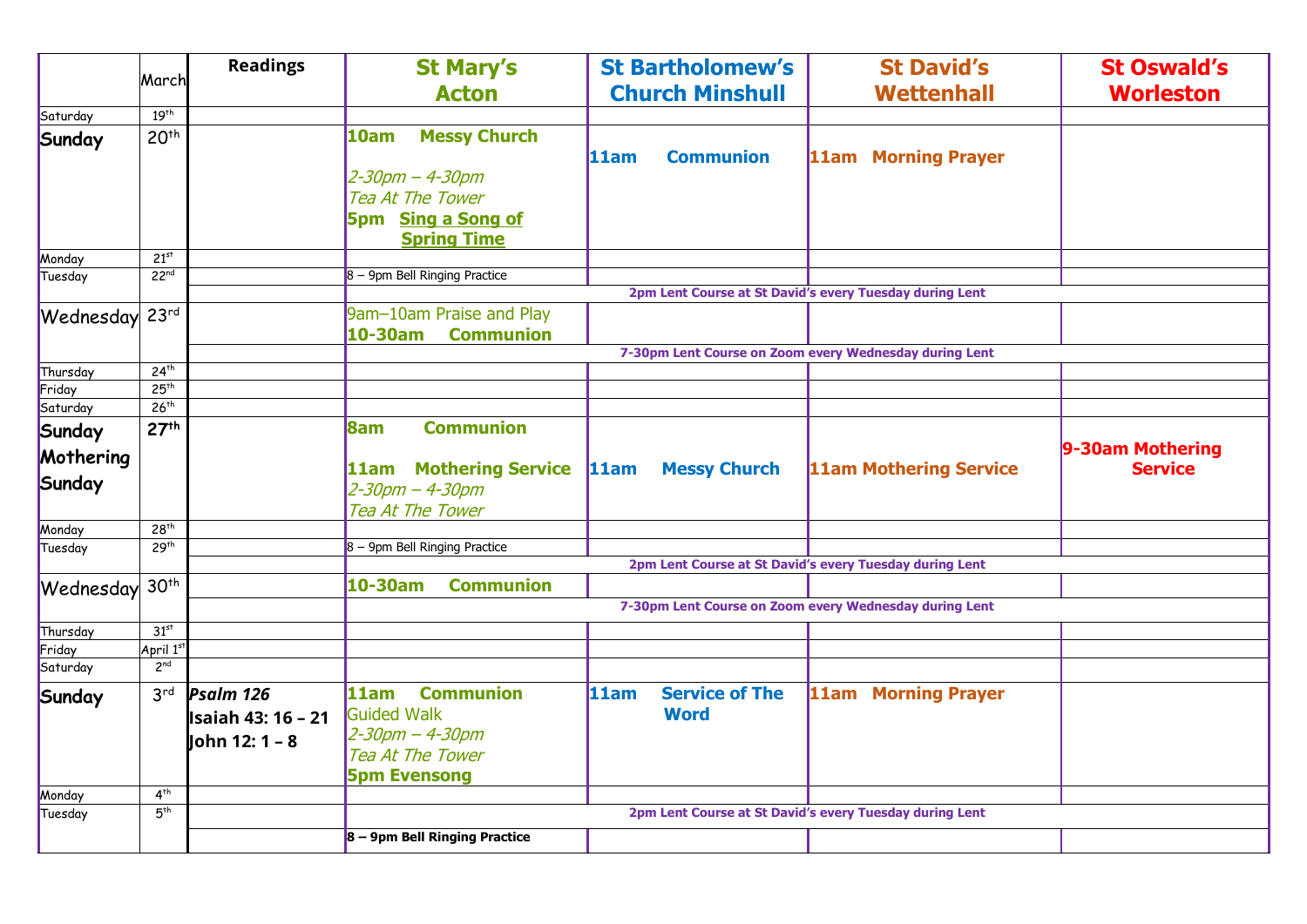|                       | April           | <b>Readings</b>                                                       | <b>St Mary's</b><br><b>Acton</b>                                                                         | <b>St Bartholomew's</b><br><b>Church Minshull</b> | <b>St David's</b><br><b>Wettenhall</b> | <b>St Oswald's</b><br><b>Worleston</b> |  |
|-----------------------|-----------------|-----------------------------------------------------------------------|----------------------------------------------------------------------------------------------------------|---------------------------------------------------|----------------------------------------|----------------------------------------|--|
| Wednesday             | 6 <sup>th</sup> |                                                                       | $10 - 30$ am<br><b>Communion</b>                                                                         |                                                   |                                        |                                        |  |
|                       |                 |                                                                       | 7-30pm Lent Course on Zoom every Wednesday during Lent                                                   |                                                   |                                        |                                        |  |
| Thursday              | 7 <sup>th</sup> |                                                                       |                                                                                                          |                                                   |                                        |                                        |  |
| Friday                | $R^{th}$        |                                                                       |                                                                                                          |                                                   |                                        |                                        |  |
| Saturday              | 9 <sup>th</sup> |                                                                       |                                                                                                          |                                                   |                                        |                                        |  |
|                       | April           | <b>Readings</b>                                                       | <b>St Mary's</b><br><b>Acton</b>                                                                         | <b>St Bartholomew's</b><br><b>Church Minshull</b> | <b>St David's</b><br><b>Wettenhall</b> | <b>St Oswald's</b><br><b>Worleston</b> |  |
| Sunday<br>Palm Sunday | $10^{th}$       | Psalm 118: 19 - 24<br>Zechariah 9: 9 - 12 $1$ 1am<br>Luke 19: 28 - 40 | <b>Communion</b><br><b>Bam</b><br><b>Morning prayer</b><br>$2 - 30$ pm $- 4 - 30$ pm<br>Tea At The Tower | <b>Café Church</b><br>11am                        | <b>All Age</b><br>11am                 | 9-30am Communion                       |  |